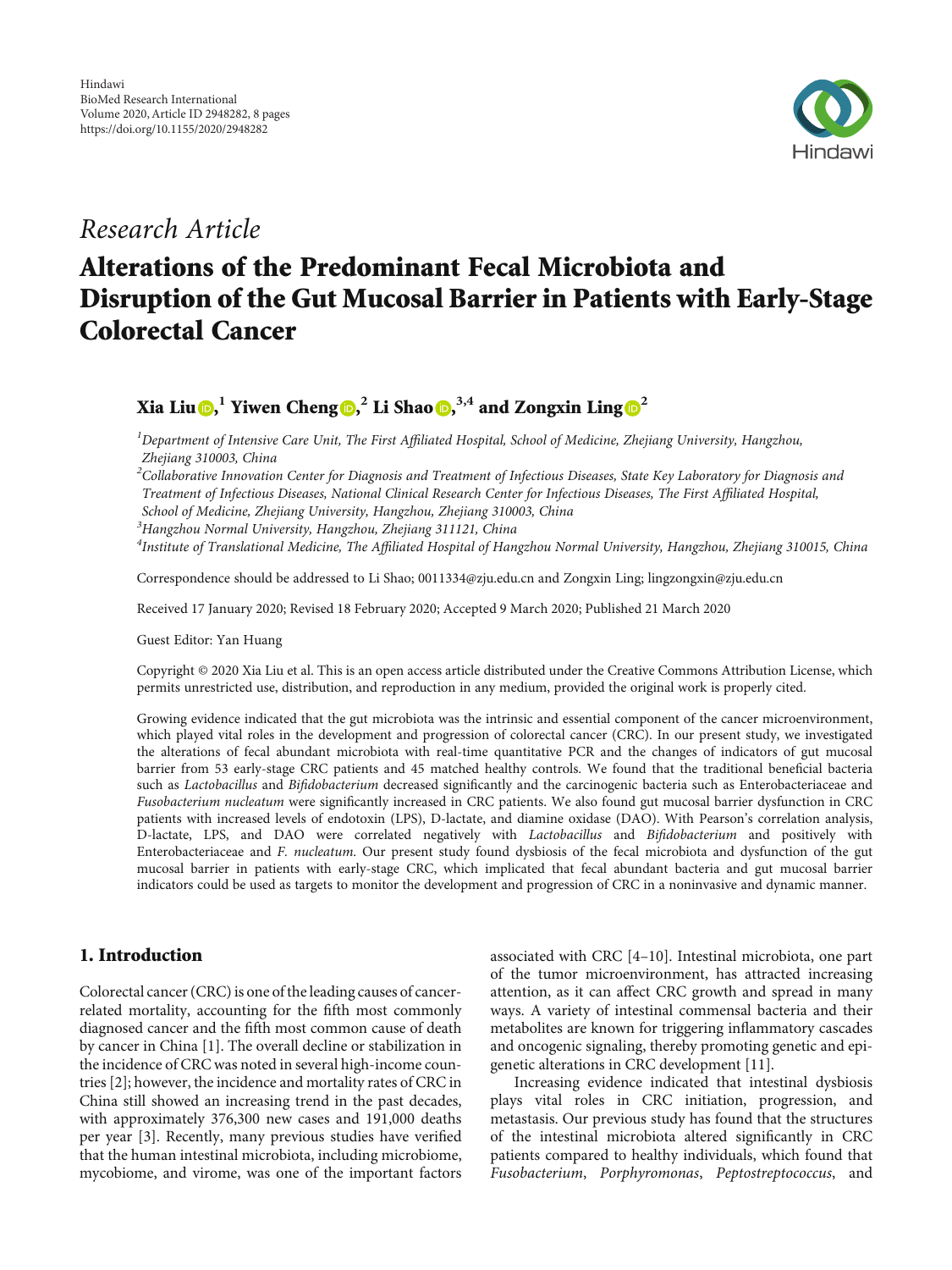Mogibacterium increased in CRC patients significantly [[4](#page-6-0)]. These bacteria might influence CRC risk via cometabolism or metabolic exchange with the host. Wei et al. demonstrated that Ruminococcus obeum and Allobaculum-like bacteria were enriched in the feces of 1,2-dimethyl hydrazine treated rats developing precancerous mucosal lesions [\[12](#page-6-0)]. Wang et al. also found that an increase of opportunistic pathogens and a reduction of butyrate-producing bacteria may constitute a major structural imbalance of gut microbiota in these CRC patients [[13\]](#page-6-0). Several bacterial species, such as Fusobacterium nucleatum, Peptostreptococcus anaerobius, and Bacteroides clarus [\[6, 14](#page-6-0)–[16\]](#page-6-0), have been implicated in the development of CRC, which could promote carcinogenesis upon invasion of host cells. In addition, Coker et al. also revealed CRCassociated mycobiome dysbiosis characterized by altered fungal composition and ecology, signifying that the gut mycobiome might also play a role in CRC development [[5](#page-6-0)]. Recently, an international panel of experts from International Cancer Microbiome Consortium delivered a consensus statement on the role of the human microbiome in carcinogenesis [\[17](#page-6-0)], which emphasized that future studies should provide direct evidence to demonstrate the roles of the human commensal microbiome in the aetiopathogenesis of cancer including CRC.

Our present study, enrolling confirmed early-stage CRC subjects and matched healthy controls, aimed at assessing the abundant bacteria in the fecal microbiota with quantitative PCR and evaluating the functions of the gut mucosal barrier, which would demonstrate the altered composition of the fecal microbiota in early-stage CRC patients and host response in an easy and rapid way. These results might be helpful for CRC precise diagnosis and personalized treatment targeting on human microbiota.

## 2. Methods

2.1. Subjects' Selection. A total of 53 patients who were diagnosed with primary early-stage CRC (aged 46-75 years old) between January 2011 and March 2012 were consecutively recruited from the First Affiliated Hospital, School of Medicine, Zhejiang University, Zhejiang, China. The diagnosis and stages of CRC were based on NCCN clinical practice guidelines in oncology (2010 edition) [[18](#page-6-0)]. None of the patients were on any medications before sample collection. 45 sex-, age-, and body mass index- (BMI-) matched healthy subjects were selected as controls from the same cohorts during a routine physical examination, which were also confirmed by screening colonoscopy and pathology later. The following exclusion criteria were established: obesity (BMI > 30); diabetes; hypertension; family history of CRC; previous colon or rectal surgery; gastrointestinal disorders such as irritable bowel syndrome (IBS) and inflammatory bowel disease (IBD); emergency colonoscopy; known active bacterial, fungal, and viral infections; and the use of probiotics, prebiotics, synbiotics, or antibiotics in the previous month. The study protocol was approved by the Ethics Committee of the First Affiliated Hospital, School of Medicine, Zhejiang University (Zhejiang, China). Written informed consent was obtained from all participants prior to the enrollment.

2.2. Sampling. Prior to bowel cleansing for scheduled colonoscopy, fecal samples and blood samples were collected from these participants. We collected approximately 2 g of fresh feces into a sterile plastic cup from these participants and kept these samples in an icebox. Samples for bacterial genomic DNA extraction were transferred immediately to the laboratory and stored at -80° C after preparation within 15 min until use. In addition, blood samples were also collected simultaneously from these participants for intestinal mucosal barrier function analysis. Plasma was also stored at -80° C after preparation within 15 min (Table [1](#page-2-0) shows the details of the samples).

2.3. Bacterial Genomic DNA Extraction. Fecal genomic DNA was extracted using a QIAamp® DNA Stool Mini Kit (QIAGEN, Hilden, Germany) according to our previous studies [\[4, 19\]](#page-6-0). The amount of bacterial genomic DNA was analyzed using a NanoDrop ND-1000 spectrophotometer; the integrity and size of bacterial genomic DNA were checked by electrophoresis. All bacterial genomic DNA was stored at -80°C for further use.

2.4. Fecal Abundant Bacteria Analysis. For fecal abundant bacteria analysis, real-time quantitative PCR (qPCR) was performed on ABI Prism 7900HT real-time PCR system (Applied Biosystems, Carlsbad, CA) with a Power SYBR Green PCR Master Mix (Takara, Dalian, China) according to the manufacturer's instructions. The bacterial primer sets and the reaction conditions are shown in Table [2](#page-3-0) [\[19](#page-6-0), [20](#page-6-0)]. SDS 2.4 was used for the data analysis. Triplicate repeats were carried out for all reactions in every analysis with a nontemplate included. The quantity of these bacteria was presented as log10 bacteria per gram of feces (wet weight).

2.5. Intestinal Mucosal Barrier Function Analysis. The plasma from each participants was collected for intestinal mucosal barrier function analysis. The parameters of gut mucosal barrier function such as endotoxin (LPS), D-lactate, and diamine oxidase (DAO) were detected by a dry chemical method using the Intestinal Mucosal Barrier Biochemical Index Analysis System (JY-DLT, Beijing Zhongsheng Jinyu Diagnostic Technology Co., Ltd., China) [[19](#page-6-0), [21, 22\]](#page-6-0). The experiments were undergone according to the protocols suggested by the manufacturer and conducted within 4 h after plasma extraction.

2.6. Statistical Analysis. The quantitative data of fecal abundant bacteria and other parameters in our study are presented as the mean  $\pm$  standard deviation (SD), the differences between the two groups were evaluated by Student's *t* test, and the correlations between variables were tested by Pearson correlation using SPSS version 20.0 (SPSS Inc., Chicago, IL.), respectively. *p* < 0*:*05 was considered statistically significant for all analyses.

#### 3. Results

3.1. Characteristics of the Early-Stage CRC Patients. In our present study, these participants were all newly diagnosed early-stage CRC patients in our hospital, who were not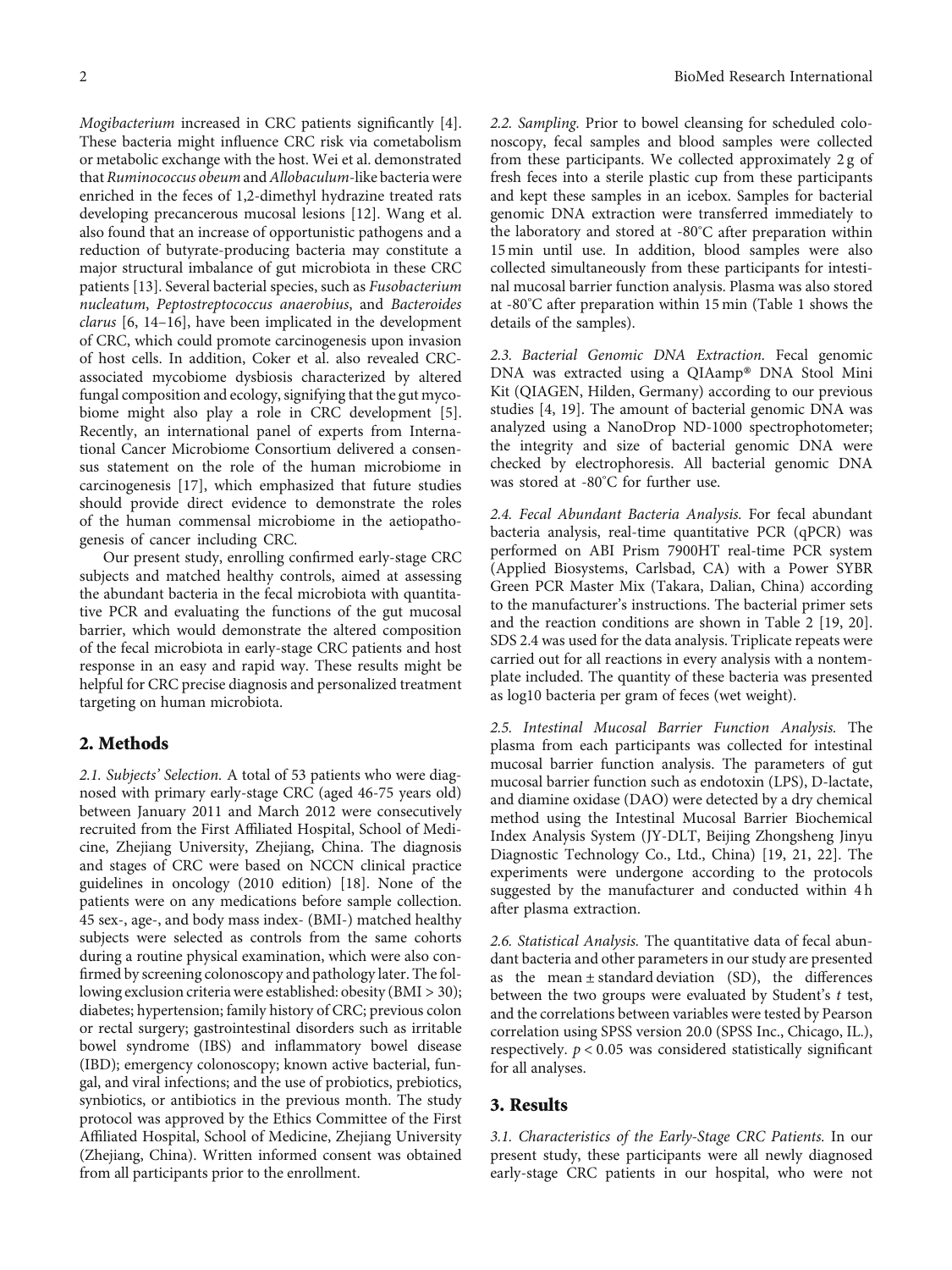TABLE 1: Summary information of the samples.

<span id="page-2-0"></span>

|                            | CRC.            | Control       |
|----------------------------|-----------------|---------------|
| Sample size                | 53              | 45            |
| Age (years): mean $\pm$ SD | $52.4 \pm 18.8$ | $53.7 + 16.7$ |
| Gender (male/female)       | 33/20           | 25/20         |
| RMI                        | $24.8 \pm 3.58$ | $23.7 + 3.67$ |

treated with antibiotics, prebiotics, probiotics, and synbiotics in the previous month. Before sampling, these participants have been performed a complete physical examination such as colonoscopy and pathology, serological markers detection, and radiological examination. Most of the CRC patients (50/53) were found to be positive in fecal occult blood testing, while several patients (8/53) occurred severe diarrhoea. In our study, the BMI values and the serum liver function, kidney function, lipid levels, blood sugar, and blood pressure in the CRC patients were not different from healthy controls significantly ( $p > 0.05$ ). However, the serological marker such as carcinoembryonic antigen (CEA) was increased significantly in CRC patients when compared with healthy controls (*p* < 0*:*05). Our study demonstrated that no any CRC patients were found to be positive in tumor metastasis.

3.2. Abnormal Fecal Microbiota in CRC Patients. In our present study, we investigated the abundant bacteria in the fecal microbiota by real-time quantitative PCR (Figure [1](#page-4-0)). The abundant bacteria represented the higher relative abundance of bacteria in the fecal microbiota, which would determine the overall structure and composition of the fecal microbiota. Ten abundant bacteria, which accounted for more than 90% of the total bacteria, were selected to explore the alterations of fecal microbiota in these CRC patients. We found that the copy numbers of the total bacteria were not significantly different between healthy controls and CRC patients. However, the traditional beneficial bacteria such as Lactobacillus and Bifidobacterium decreased significantly in CRC patients. In addition, the gut-indigenous Clostridium included several different clusters, including abundant clusters such as Clostridium cluster I, cluster XI, and cluster XIVb. Our data indicated that Clostridium cluster I was significantly decreased in CRC patients when compared with healthy controls, while Clostridium cluster XI and cluster XIVb were not significantly different between healthy controls and CRC patients. Another bacterium, Enterobacteriaceae, was considered as gut harmful bacteria, which could produce lipopolysaccharide into peripheral blood. We observed that Enterobacteriaceae was significantly increased in CRC patients when compared with healthy controls. F. nucleatum was the confirmed carcinogenic bacterium that associated with CRC development. Consistent with the previous studies, our results demonstrated that F. nucleatum was significantly increased in CRC patients when compared with healthy controls. Our data indicated that dysbiosis of fecal microbiota was found in CRC patients, which might be contributed to CRC initiation, progression, and metastasis.

3.3. Changed Intestinal Mucosal Barrier Function. The three parameters such as LPS, D-lactate, and DAO could be used to evaluate the integrity of the gut mucosal barrier. The increased permeability of the gut mucosal barrier was associated with increased systemic and local inflammation, which was closely correlated with the initiation and development of CRC. In our present study, we found obviously disturbed gut mucosal barrier in CRC patients when compared with healthy controls. Our data indicated that plasma D-lactate, a byproduct of bacterial metabolism, increased significantly in CRC patients when compared with healthy controls (*p* < 0*:*01; Figure [2\(a\)\)](#page-5-0). LPS, a structural component of the cell wall of Gram-negative bacteria, was a potent inducer of proinflammatory cytokines that activate a systemic inflammatory response syndrome. Elevated LPS level has been reported to be an early marker of impaired mucosal barrier function. In our study, we also observed that the levels of LPS were significantly higher in the CRC patients than that in the healthy controls  $(p < 0.01;$  Figure [2\(b\)](#page-5-0)). In addition, DAO, an enzyme which deaminates histamine and polyamines, has its highest activity in the intestinal mucosa in most mammalian species, including humans. DAO activity has been shown to reflect changes associated with the gut mucosal barrier. Our data indicated that significant differences of DAO levels were observed between CRC patients and healthy controls  $(p < 0.01$ ; Figure [2\(c\)](#page-5-0)). Taken together, our results showed that the loss of gut mucosal barrier integrity and function was found in CRC patients, which indicated that the impairment of gut mucosal barrier function might be one of the important factors for the initiation and development of CRC.

3.4. Correlations between Differential Bacteria and Indicators of Gut Mucosal Barrier. In our present study, Pearson correlation was used to examine the relationship between differential fecal bacteria and indicators of the gut mucosal barrier (Table [3](#page-5-0)). We found that the differential fecal bacteria such as Lactobacillus, Bifidobacterium, and Clostridium cluster I correlated with D-Lactate and endotoxin negatively (*p* < 0*:*05), while Lactobacillus, but not Bifidobacterium and Clostridium cluster I, correlated with DAO negatively  $(p < 0.05)$ . In addition, we also found that *Fusobacterium* nucleatum and Enterobacteriaceae correlated positively with D-Lactate, DAO, and endotoxin (*p* < 0*:*05). Among these indicators of gut mucosal barrier, strong correlations (Pearson's  $r \geq 0.50$ ) were observed between *Bifidobacterium* and endotoxin (*r* = −0*:*752, *p* < 0*:*000), between Clostridium cluster I and endotoxin (*r* = −0*:*630, *p* < 0*:*000), between Fusobacterium nucleatum and D-Lactate ( $r = 0.809$ ,  $p < 0.000$ ), and between Enterobacteriaceae and endotoxin ( $r = 0.802$ ,  $p < 0.000$ ).

#### 4. Discussion

The development of human CRC is influenced by various risk factors, such as diets, genetic, epigenetic, environmental, and metabolic factors, while environmental factors are the predominant trigger for CRC [[23](#page-6-0)]. A growing body of evidence has indicated that human gut microbiota may be an important environmental factor that promotes CRC development [\[15](#page-6-0), [24](#page-6-0)]. With the advent of high-throughput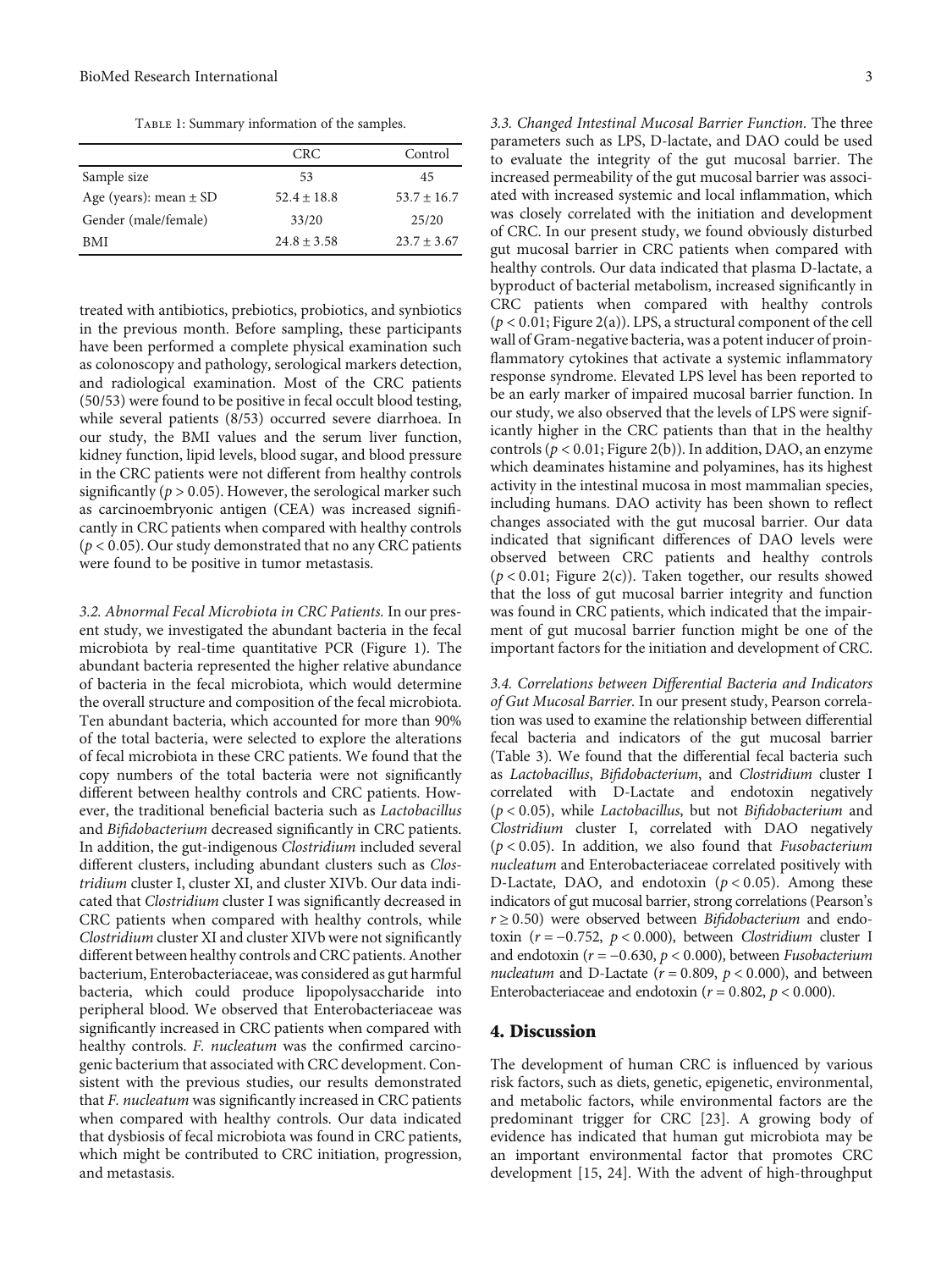<span id="page-3-0"></span>

| PCR specificity                 | Primer  | Sequence $(5' \rightarrow 3')$               | Annealing temperature<br>$({}^{\circ}C)$ |     |
|---------------------------------|---------|----------------------------------------------|------------------------------------------|-----|
| Total bacteria                  | Uni331F | TCCTACGGGAGGCAGCAGT                          | 58                                       | 466 |
|                                 | Uni797R | GGACTACCAGGGTATCTATCCTGTT                    |                                          |     |
| Bacteroides-Prevotella          | Bac303F | <b>GAAGGTCCCCCCACATTG</b>                    | 56                                       | 418 |
| group                           | Bac708R | <b>CAATCGGAGTTCTTCG</b>                      |                                          |     |
| Lactobacillus spp.              | $Lac-F$ | AGCAGTAGGGAATCTTCCA                          | 58                                       | 341 |
|                                 | $Lac-R$ | CACCGCTACACATGGAG                            |                                          |     |
| Bifidobacterium spp.            | Bifid-F | <b>CTCCTGGAAACGGGTGG</b>                     | 55                                       | 550 |
|                                 | Bifid-R | GGTGTTCTTCCCGATATCTACA                       |                                          |     |
| Clostridium cluster I           | $CG1-F$ | TACCHRAGGAGGAAGCCAC                          | 63                                       | 700 |
|                                 | $CG1-R$ | <b>GTTCTTCCTAATCTCTACGCAT</b>                |                                          |     |
| Clostridium cluster XI          | $CG2-F$ | ACGCTACTTGAGGAGGA                            | 58                                       | 141 |
|                                 | $CG2-R$ | GAGCCGTAGCCTTTCACT                           |                                          |     |
| Clostridium cluster XIVab       | $CG3-F$ | GAWGAAGTATYTCGGTATGT                         | 52                                       | 152 |
|                                 | $CG3-R$ | <b>CTACGCWCCCTTTACAC</b>                     |                                          |     |
| Faecalibacterium<br>prausnitzii | Fpra-F  | GATGGCCTCGCGTCCGATTAG                        | 58                                       | 199 |
|                                 | Fpra-R  | CCGAAGACCTTCTTCCTCC                          |                                          |     |
| Fusobacterium nucleatum         | $Fn-F$  | CAACCATTACTTTAACTCTACCATGTTCA                | 60                                       | 112 |
|                                 | $Fn-R$  | GTTGACTTTACAGAAGGAGATTATGTAAA<br><b>AATC</b> |                                          |     |
| Enterobacteriaceae              | Eco-F   | CATTGACGTTACCCGCGAGAAGAAGC                   | 63                                       | 195 |
|                                 | $Eco-R$ | <b>CTCTACGAGCTCAAGCTTGC</b>                  |                                          |     |
| Enterococcus spp.               | ENco-F  | CCCTTATTGTTAGTTGCCATCATT                     | 61                                       | 144 |
|                                 | ENco-R  | ACTCGTTGTACTTCCCATTGT                        |                                          |     |

Table 2: Bacterial-specific primer sets for detection of fecal microbiota by qPCR.

sequencing platforms "omics" technologies and advanced bioinformatics approaches, the changes of the composition and function of the gut microbiota have been identified in the last decades, and the suspected causative roles and molecular mechanisms of gut microbiota in CRC development have been established by many previous studies. Recently, several bacterial species such as Fusobacterium nucleatum and Peptostreptococcus anaerobius have been confirmed in the CRC development and progression [\[14](#page-6-0), [25\]](#page-6-0). These fecal bacteria have been considered as one of the most important elements of the tumor microenvironment. Now, fecal candidate bacteria can be used as novel biomarkers with existing methods, such as real-time qPCR and fecal immunochemical test, for noninvasive diagnosis of CRC [\[7](#page-6-0)].

With real-time qPCR, we found that the abundant fecal bacteria changed significantly in these early-stage CRC patients, which indicated that the dysbiosis of fecal microbiota might participate in CRC development and progression. In our present study, ten abundant bacteria were investigated to illustrate the alterations of fecal microbiota in CRC patients. In our present study, the two traditional beneficial bacteria such as Lactobacillus and Bifidobacterium (belonged to the lactic acid bacteria category) decreased significantly in these CRC patients, which were consistent with previous study [[26](#page-6-0)]. Mendes et al. has found that the abundance of the genera Lactobacillus and Bifidobacterium increased significantly after microbiota modification by probiotic

supplementation [[27](#page-6-0)]. Increasing reports in recent years have shown that these bacteria have demonstrated a host of properties in preventing CRC development by inhibiting initiation or progression through multiple pathways, such as apoptosis, antioxidant DNA damages, immune responses, and epigenetics [\[28](#page-6-0)–[30](#page-6-0)]. Although Lactobacillus and Bifidobacterium may only act before carcinogenesis and have little inhibitory impact on established cancer, these two beneficial bacteria were the most frequently used as probiotics to prevent colon carcinogenesis in animal models or patients, which might help regulate the CRC-related tumor microenvironment. Different from Lactobacillus and Bifidobacterium, Enterobacteriaceae was often considered as harmful bacteria in the fecal microbiota, which could induce inflammation in the host gut epithelium [[31\]](#page-6-0). As inflammation has been a well-documented risk factor for various form of cancer [[32](#page-6-0)], it was implicated that Enterobacteriaceae participated actively in the development and progression of CRC. Previous studies showed that the actions of Enterobacteriaceae are similar to the prolonged inflammatory response induced by enterotoxigenic Bacteroides fragilis [[33](#page-7-0), [34](#page-7-0)]. Sun et al. has showed significant enrichment of Enterobacteriaceae in the DMH-induced CRC animal model [\[35\]](#page-7-0). They also found that Enterobacteriaceae showed higher relative abundance in the early stages of tumor formation, while it was gradually replaced with other bacteria such as Rikenellaceae, Lachnospiraceae, Ruminococcaceae, and Streptococcaceae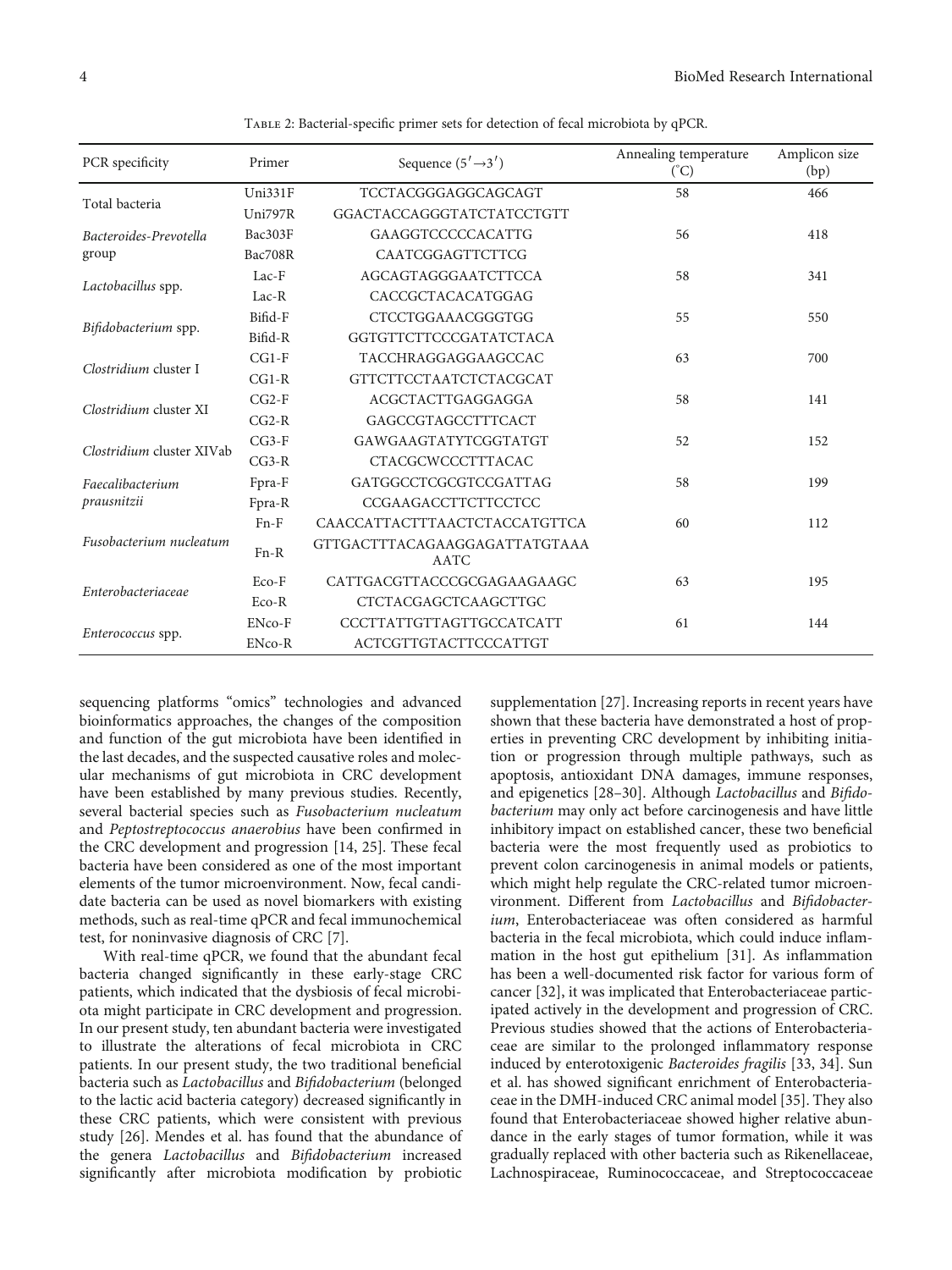<span id="page-4-0"></span>

Figure 1: Quantitative real-time PCR analysis of the fecal abundant bacteria in patients with colorectal cancer (log10 copies per gram of fresh feces).  $^{*}p$  < 0.05;  $^{#}p$  < 0.01.

[\[35](#page-7-0)]. Another potential cancer-promoting bacterium, F. nucleatum, was associated with CRC. Previous studies found that F. nucleatum is enriched in both the feces and colonic mucosa of CRC patients [\[4](#page-6-0), [36](#page-7-0), [37](#page-7-0)] and plays important roles in colorectal carcinogenesis [\[38, 39](#page-7-0)]. F. nucleatum may promote colorectal tumor growth and inhibit T cell-mediated immune responses against colorectal tumors [[40](#page-7-0)]. Rubinstein et al. also found that F. nucleatum binds E-cadherin on epithelial cells and activates *β*-catenin signaling, driving epithelial cell proliferation [\[39\]](#page-7-0). With quantitative PCR and fecal immunochemical test, Liang and their colleagues found that F. nucleatum alone can discriminate CRC from controls with a sensitivity of 77.7%, and specificity of 79.5%, which can serve as a novel noninvasive diagnostic method for patients with CRC [\[7](#page-6-0)]. Mima et al. also found that the amount of F. nucleatum in CRC tissue is associated with shorter survival and may potentially serve as a prognostic biomarker [[40](#page-7-0)]. Bullman et al. observed that treatment of mice bearing a CRC xenograft with the antibiotic metronidazole reduced F. nucleatum load, cancer cell proliferation, and overall tumor growth, which indicated that microbiota modulation as a potential treatment for Fusobacterium-associated colorectal carcinomas [\[41](#page-7-0)]. In addition, we also found that Clostridium cluster I decreased significantly in CRC patients when compared with healthy controls. Kostic et al. found that CRC tissues have decreased microbial diversity, including a reduction of certain bacterial genera like Clostridium and Bacteroides [[42\]](#page-7-0). However, the genus Clostridium includes a diverse group of Gram-positive, spore-forming anaerobes [\[43](#page-7-0)]. In general, clostridial fermentative metabolism func-

tions by the conversion of hexose sugars to butyrate, acetate, and  $CO<sub>2</sub>$  [\[44\]](#page-7-0). Our study firstly found that *Clostridium* cluster I was negatively correlated with CRC development. The present study indicated that the abundant bacteria in fecal microbiota participated actively in the development and progression of CRC.

The gut mucosal barrier is a functional unit organized as a multilayer system, and its multiple functions are crucial for maintaining gut homeostasis. The inherent property of the gut to act as a semipermeable barrier is crucial for the maintenance of health. Dysfunction of the gut mucosal barrier leads to increased translocation of commensal bacteria and their metabolites locally and systemically, triggering the inflammatory response. Gut inflammation results in excess production of proinflammatory cytokines that can in turn increase mucosal permeability by altering intercellular tight junction structure and induce apoptosis of intestinal epithelial cells. Numerous scientific evidences showed a significant association between impaired gut mucosal barrier and gastrointestinal/extraintestinal diseases [[45](#page-7-0)–[48\]](#page-7-0). Previous study has found that progression of colorectal neoplasia has been linked to alterations of tumor microenvironment and gut mucosal barrier function, which facilitate the interaction of microbial products with host pathways [[11](#page-6-0)]. D-lactate, LPS, and DAO were three accepted and convenient indicators to evaluate the integrity of the gut mucosal barrier. The increased permeability of the gut mucosal barrier would lead to bacterial translocation that was accompanied by increasing levels of D-lactate, LPS, and DAO, which finally contribute to a number of intestinal diseases such as CRC. D-lactate, a bydroxycarboxylic acid produced by bacterial fermentation, is a useful indicator of increased gut permeability and gut barrier dysfunction. Our present study found that the level of D-lactate was increased significantly in CRC patients, which was correlated with Lactobacillus, Bifidobacterium, and Clostridium cluster I negatively and with F. nucleatum and Enterobacteriaceae positively, confirming the existence of gut mucosal barrier dysfunction. LPS is large molecules found in the outer membrane of Gram-negative bacteria. The increase in LPS is associated with bacterial translocation due to the impairment of intestinal epithelial cell [\[49\]](#page-7-0). Previous study has found that gut microbiota dysbiosis alters the intestinal barrier function, increases plasma LPS levels, which promotes endotoxemia, and contributes to the onset and development of CRC [\[50\]](#page-7-0). Our study also found that the concentration of LPS increased significantly in CRC patients, which was correlated with Lactobacillus, Bifidobacterium, and Clostridium cluster I negatively and with F. nucleatum and Enterobacteriaceae positively. The results suggest that there was an increased intestinal permeability in these CRC patients. DAO is an enzyme mainly produced in the small intestine involved in the histamine metabolism [\[51](#page-7-0)]. Yee et al. has found that an established first-line treatment for patients in T2DM, metformin, inhibits DAO activity [[52](#page-7-0)]. Previous study also found that serum DAO activity decreased step-by-step significantly during anticancer drug therapy in human, which may be to serve as a useful predictor of gastrointestinal toxicity due to anticancer drug [\[53\]](#page-7-0). Our present data found that the levels of DAO also increased significantly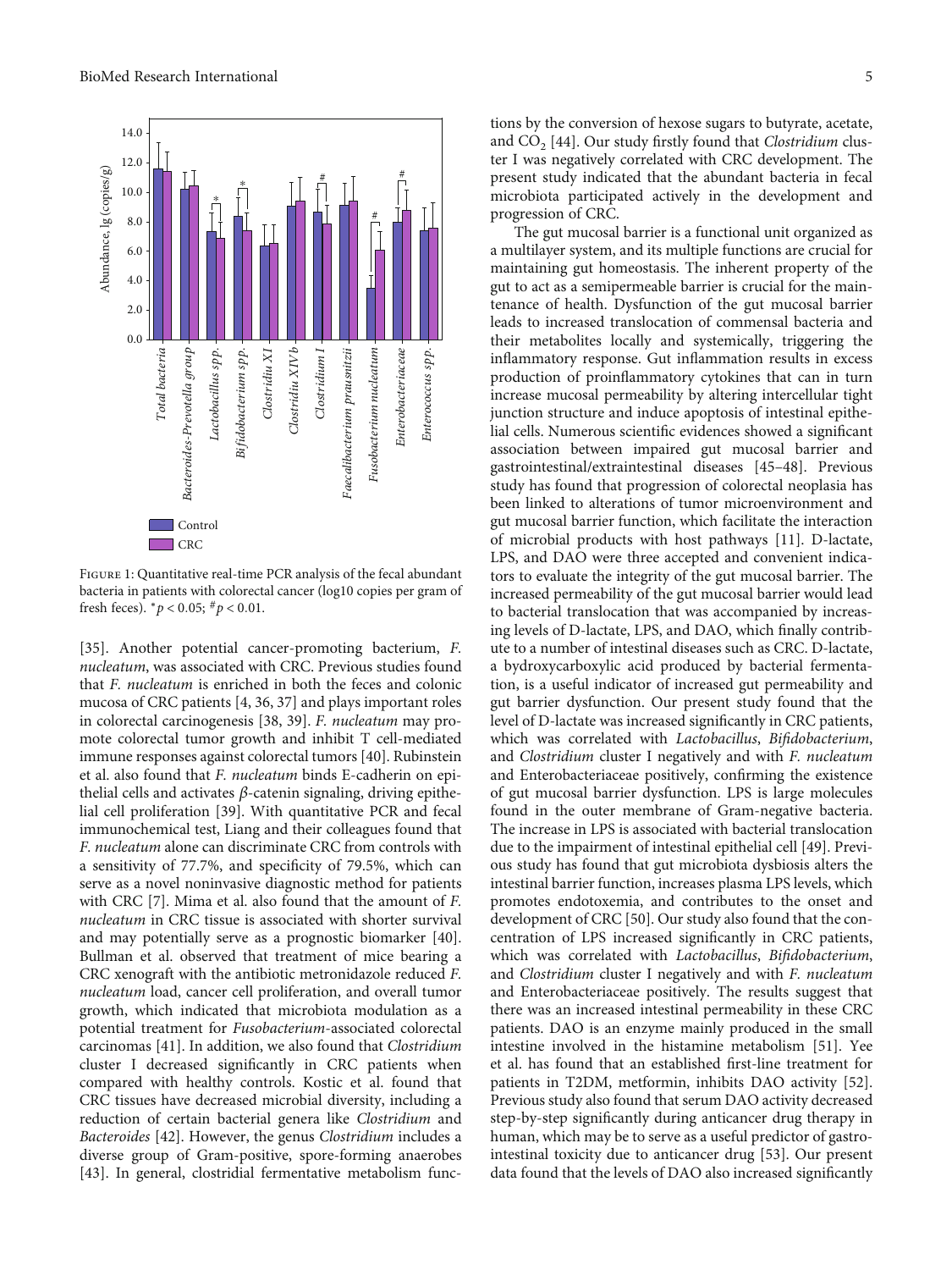<span id="page-5-0"></span>

FIGURE 2: The alterations of the indicators of the gut mucosal barrier in patients with colorectal cancer. (a) D-lactate; (b) LPS; (c) DAO.  $#p < 0.01.$ 

Table 3: Pearson's correlation coefficients between differential abundant bacteria and indicators of gut mucosal barrier.

|                         | D-lactate (mg/ml) |       | DAO (U/ml) |       | $LPS$ ( $EU/ml$ ) |       |
|-------------------------|-------------------|-------|------------|-------|-------------------|-------|
|                         |                   |       |            |       |                   |       |
| Lactobacillus           | $-0.314$          | 0.043 | $-0.411$   | 0.006 | $-0.456$          | 0.002 |
| Bifidobacterium         | $-0.385$          | 0.011 | $-0.149$   | 0.341 | $-0.752$          | 0.000 |
| Clostridium cluster I   | $-0.332$          | 0.030 | $-0.252$   | 0.103 | $-0.630$          | 0.000 |
| Fusobacterium nucleatum | 0.809             | 0.000 | 0.339      | 0.026 | 0.456             | 0.002 |
| Enterobacteriaceae      | 0.402             | 0.007 | 0.342      | 0.025 | 0.802             | 0.000 |

in CRC patients, which was correlated with Lactobacillus, Bifidobacterium, and Clostridium cluster I negatively and with *F. nucleatum* and Enterobacteriaceae positively. Taken together, the low levels of D-lactate, LPS, and DAO in normal conditions increased significantly in CRC patients, suggesting a breakdown of the gut mucosal barrier.

In summary, dysbiosis of the fecal microbiota, which was featured by altered abundant fecal bacteria, and dysfunction of the gut mucosal barrier, which was characterized by increased levels of D-lactate, LPS, and DAO, occurred in patients with early-stage CRC. The abundant bacteria in the feces and the indicators of the gut mucosal barrier in the plasma could be used as targets to monitor the development and progression of CRC in the future.

#### Data Availability

The data used to support the findings of this study are available from the corresponding author upon request.

## Ethical Approval

All research conformed to the Helsinki Declaration and was approved by the Ethics Committee of the First Affiliated Hospital, School of Medicine, Zhejiang University (China), and was implemented in accordance with the approved guidelines.

#### Consent

Informed written consent was obtained from each of the patients before enrollment.

# Conflicts of Interest

The authors declare that the research was conducted in the absence of any commercial or financial relationships that could be construed as a potential conflict of interest.

## Authors' Contributions

XL and ZXL conceived and designed the experiments. XL, YWC, LS, and ZXL performed the experiments and analyzed the data. XL and ZXL wrote the paper and edited the manuscript. The final manuscript was read and approved by all authors. Xia Liu and Yiwen Cheng contributed equally to this work.

# Acknowledgments

The authors thank all of the participants who recruited patients in this study. This present work was funded by the grants from the National Natural Science Foundation of China under Grant Nos. 31700800, 81771724, 81790631, and 31870839 and National S&T Major Project of China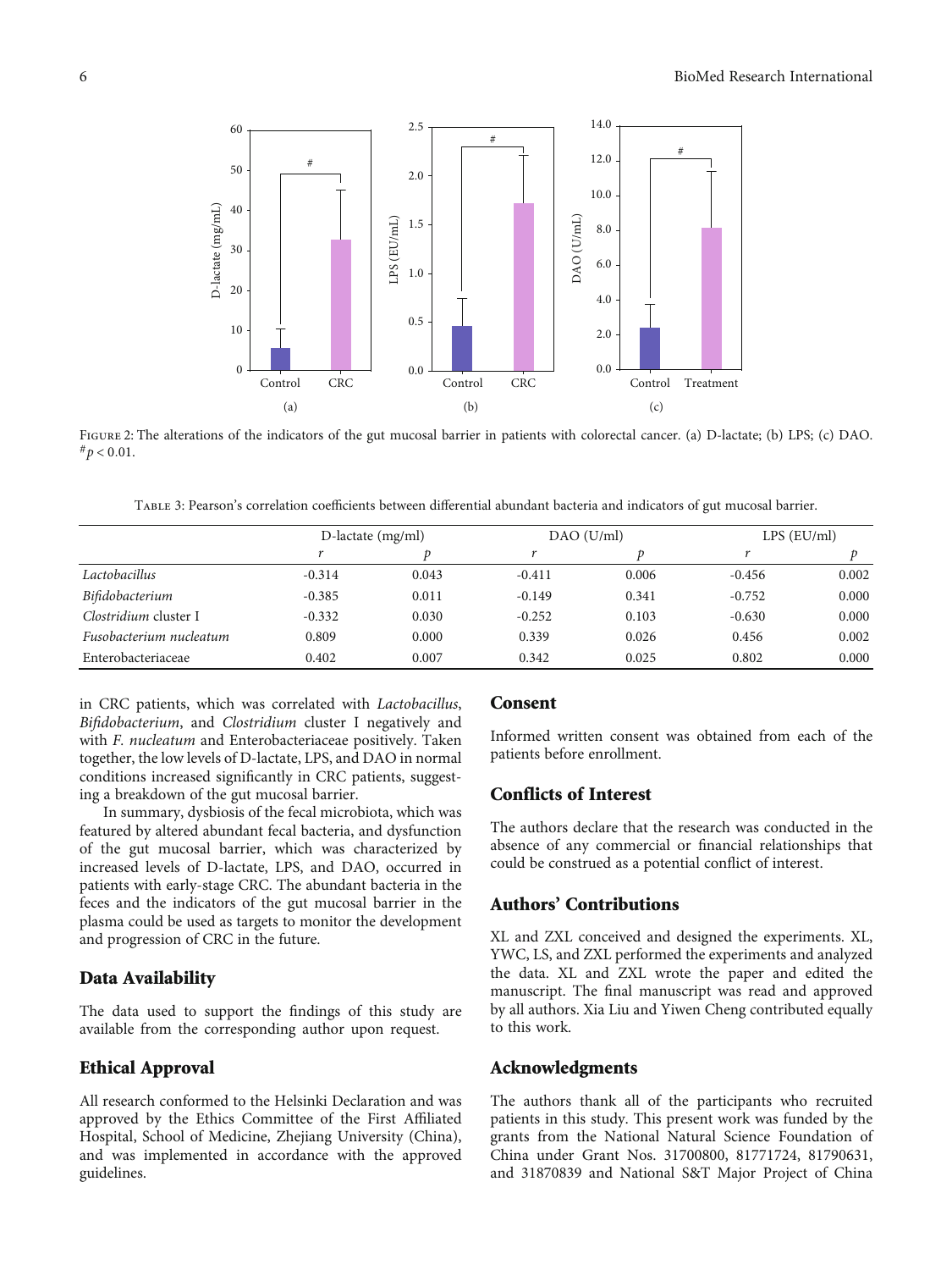<span id="page-6-0"></span>under Grant No. 2018YFC2000500 and the Nutrition and Care of Maternal & Child Research Fund Project of Guangzhou Biostime Institute of Nutrition & Care (2019BINCMCF045).

#### References

- [1] W. Chen, K. Sun, R. Zheng et al., "Cancer incidence and mortality in China, 2014," Chinese Journal of Cancer Research, vol. 30, no. 1, pp. 1–12, 2018.
- [2] M. Araghi, I. Soerjomataram, A. Bardot et al., "Changes in colorectal cancer incidence in seven high-income countries: a population-based study," Lancet Gastroenterol Hepatol, vol. 4, no. 7, pp. 511–518, 2019.
- [3] W. Chen, R. Zheng, P. D. Baade et al., "Cancer statistics in China, 2015," CA: a Cancer Journal for Clinicians, vol. 66, no. 2, pp. 115–132, 2016.
- [4] W. Chen, F. Liu, Z. Ling, X. Tong, and C. Xiang, "Human intestinal lumen and mucosa-associated microbiota in patients with colorectal cancer," PLoS One, vol. 7, no. 6, article e39743, 2012.
- [5] O. O. Coker, G. Nakatsu, R. Z. Dai et al., "Enteric fungal microbiota dysbiosis and ecological alterations in colorectal cancer," Gut, vol. 68, no. 4, pp. 654–662, 2019.
- [6] S. H. Wong, L. Zhao, X. Zhang et al., "Gavage of fecal samples from patients with colorectal cancer promotes intestinal carcinogenesis in germ-free and conventional mice," Gastroenterology, vol. 153, no. 6, pp. 1621–1633.e6, 2017.
- [7] Q. Liang, J. Chiu, Y. Chen et al., "Fecal bacteria act as novel biomarkers for noninvasive diagnosis of colorectal cancer," Clinical Cancer Research, vol. 23, no. 8, pp. 2061–2070, 2017.
- [8] G. Nakatsu, X. Li, H. Zhou et al., "Gut mucosal microbiome across stages of colorectal carcinogenesis," Nat Commun, vol. 6, no. 1, 2015.
- [9] J. Yu, Q. Feng, S. H. Wong et al., "Metagenomic analysis of faecal microbiome as a tool towards targeted non-invasive biomarkers for colorectal cancer," Gut, vol. 66, no. 1, pp. 70-78, 2016.
- [10] G. Nakatsu, H. Zhou, W. K. K. Wu et al., "Alterations in enteric virome are associated with colorectal cancer and survival outcomes," Gastroenterology, vol. 155, no. 2, pp. 529–541.e5, 2018.
- [11] T. Irrazabal, A. Belcheva, S. E. Girardin, A. Martin, and D. J. Philpott, "The multifaceted role of the intestinal microbiota in colon cancer," Molecular Cell, vol. 54, no. 2, pp. 309–320, 2014.
- [12] H. Wei, L. Dong, T. Wang et al., "Structural shifts of gut microbiota as surrogate endpoints for monitoring host health changes induced by carcinogen exposure," FEMS Microbiology Ecology, vol. 73, no. 3, pp. 577–586, 2010.
- [13] T. Wang, G. Cai, Y. Qiu et al., "Structural segregation of gut microbiota between colorectal cancer patients and healthy volunteers," The ISME Journal, vol. 6, no. 2, pp. 320–329, 2012.
- [14] H. Tsoi, E. S. H. Chu, X. Zhang et al., "Peptostreptococcus anaerobius Induces Intracellular Cholesterol Biosynthesis in Colon Cells to Induce Proliferation and Causes Dysplasia in Mice," Gastroenterology, vol. 152, no. 6, pp. 1419–1433.e5, 2017.
- [15] G. Zeller, J. Tap, A. Y. Voigt et al., "Potential of fecal microbiota for early-stage detection of colorectal cancer," Molecular Systems Biology, vol. 10, no. 11, p. 766, 2014.
- [16] T. N. Y. Kwong, X. Wang, G. Nakatsu et al., "Association between bacteremia from specific microbes and subsequent
- [17] A. J. Scott, J. L. Alexander, C. A. Merrifield et al., "International Cancer Microbiome Consortium consensus statement on the role of the human microbiome in carcinogenesis," Gut, vol. 68, no. 9, pp. 1624–1632, 2019.
- [18] R. W. Burt, J. S. Barthel, K. B. Dunn et al., "NCCN clinical practice guidelines in oncology. Colorectal cancer screening," Journal of the National Comprehensive Cancer Network, vol. 8, no. 1, pp. 8–61, 2010.
- [19] X. Xia, J. Chen, J. Xia et al., "Role of probiotics in the treatment of minimal hepatic encephalopathy in patients with HBVinduced liver cirrhosis," Journal of International Medical Research, vol. 46, no. 9, pp. 3596–3604, 2018.
- [20] C. Tan, Z. Ling, Y. Huang et al., "Dysbiosis of intestinal microbiota associated with inflammation involved in the progression of acute pancreatitis," Pancreas, vol. 44, no. 6, pp. 868– 875, 2015.
- [21] Z. Ling, X. Liu, S. Guo et al., "Role of probiotics in mycoplasma pneumoniae pneumonia in children: a short-term pilot project," Frontiers in Microbiology, vol. 9, 2019.
- [22] L. Shen, L. Ao, H. Xu et al., "Poor short-term glycemic control in patients with type 2 diabetes impairs the intestinal mucosal barrier: a prospective, single-center, observational study," BMC Endocrine Disorders, vol. 19, no. 1, p. 29, 2019.
- [23] E. Nistal, N. Fernández-Fernández, S. Vivas, and J. L. Olcoz, "Factors determining colorectal cancer: the role of the intestinal microbiota," Frontiers in Oncology, vol. 5, p. 220, 2015.
- [24] I. Sobhani, J. Tap, F. Roudot-Thoraval et al., "Microbial dysbiosis in colorectal cancer (CRC) patients," PLoS One, vol. 6, no. 1, article e16393, 2011.
- [25] T. Yu, F. Guo, Y. Yu et al., "Fusobacterium nucleatum Promotes Chemoresistance to Colorectal Cancer by Modulating Autophagy," Cell, vol. 170, no. 3, pp. 548–563.e16, 2017.
- [26] S. J. D. O'Keefe, "Diet, microorganisms and their metabolites, and colon cancer," Nature Reviews Gastroenterology & Hepatology, vol. 13, no. 12, pp. 691–706, 2016.
- [27] M. C. S. Mendes, D. S. Paulino, S. R. Brambilla, J. A. Camargo, G. F. Persinoti, and J. B. C. Carvalheira, "Microbiota modification by probiotic supplementation reduces colitis associated colon cancer in mice," World Journal of Gastroenterology, vol. 24, no. 18, pp. 1995–2008, 2018.
- [28] L. Zhong, X. Zhang, and M. Covasa, "Emerging roles of lactic acid bacteria in protection against colorectal cancer," World Journal of Gastroenterology, vol. 20, no. 24, pp. 7878–7886, 2014.
- [29] S. Danese, "Inflammatory bowel disease and inflammationassociated colon cancer: partners in crime," Current Drug Targets, vol. 9, no. 5, p. 360, 2008.
- [30] A. Nowak, A. Paliwoda, and J. Blasiak, "Anti-proliferative, pro-apoptotic and anti-oxidative activity of Lactobacillus and Bifidobacterium strains: a review of mechanisms and therapeutic perspectives," Critical Reviews in Food Science and Nutrition, vol. 59, no. 21, pp. 3456–3467, 2019.
- [31] C. Lupp, M. L. Robertson, M. E. Wickham et al., "Host-mediated inflammation disrupts the intestinal microbiota and promotes the overgrowth of Enterobacteriaceae," Cell Host & Microbe, vol. 2, no. 2, pp. 119–129, 2007.
- [32] E. Elinav, R. Nowarski, C. A. Thaiss, B. Hu, C. Jin, and R. A. Flavell, "Inflammation-induced cancer: crosstalk between